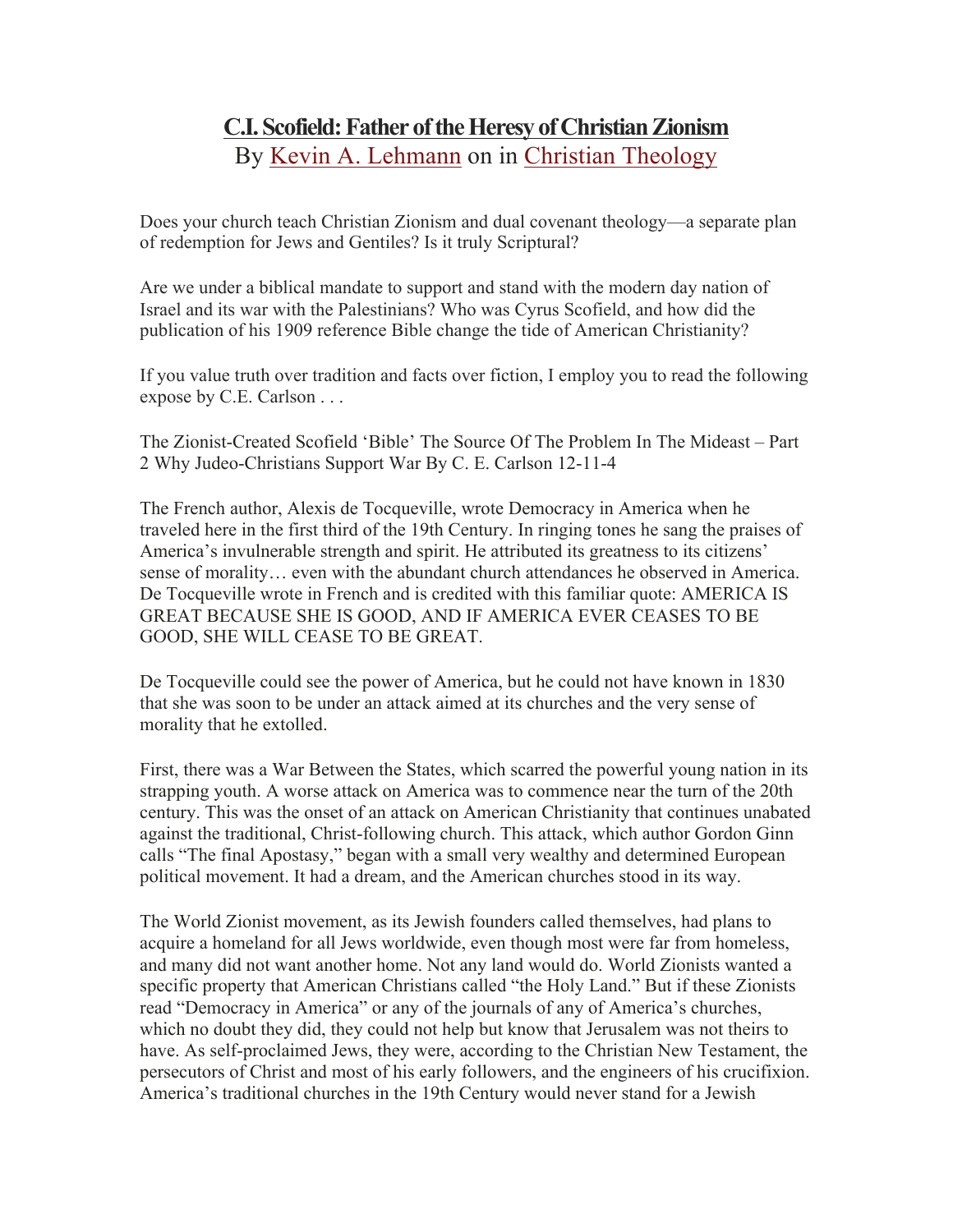occupation of Jesus' homeland.

World Zionist leaders initiated a program to change America and its religious orientation. One of the tools used to accomplish this goal was an obscure and malleable Civil War veteran named Cyrus I. Scofield. A much larger tool was a venerable, world respected European book publisher–The Oxford University Press.

The scheme was to alter the Christian view of Zionism by creating and promoting a pro-Zionist subculture within Christianity. Scofield's role was to re-write the King James Version of the Bible by inserting Zionist-friendly notes in the margins, between verses and chapters, and on the bottoms of the pages. The Oxford University Press used Scofield, a pastor by then, as the Editor, probably because it needed such a man for a front. The revised bible was called the Scofield Reference Bible, and with limitless advertising and promotion, it became a best-selling "bible" in America and has remained so for 90 years.

The Scofield Reference Bible was not to be just another translation, subverting minor passages a little at a time. No, Scofield produced a revolutionary book that radically changed the context of the King James Version. It was designed to create a subculture around a new worship icon, the modern State of Israel, a state that did not yet exist, but which was already on the drawing boards of the committed, well-funded authors of World Zionism.

Scofield's support came from a movement that took root around the turn of the century, supposedly motivated by disillusionment over what it considered the stagnation of the mainline American churches. Some of these "reformers" were later to serve on Scofield's Editorial Committee.

Scofield imitated a chain of past heretics and rapturists, most of whose credibility fizzled over their faulty end times prophesies. His mentor was one John Nelson Darby from Scotland, who was associated with the Plymouth Brethren Group and who made no less than six evangelical trips to the US selling what is today called "Darbyism." It is from Darby that Scofield is thought to have learned his Christian Zionist theology, which he later planted in the footnotes of the Scofield Reference Bible. It is possible that Scofield's interest in Darbyism was shared by Oxford University Press, for Darby was known to Oxford University. A History of The Plymouth Brethren By William Blair Neatby, M.A.

The Oxford University Press owned "The Scofield Reference Bible" from the beginning, as indicated by its copyright, and Scofield stated he received handsome royalties from Oxford. Oxford's advertisers and promoters succeeded in making Scofield's bible, with its Christian Zionist footnotes, a standard for interpreting scripture in Judeo-Christian churches, seminaries, and Bible study groups. It has been published in at least four editions since its introduction in 1908 and remains one of the largest selling Bibles ever.

The Scofield Reference Bible and its several clones is all but worshiped in the ranks of celebrity Christians, beginning with the first media icon, evangelist, Billy Graham. Of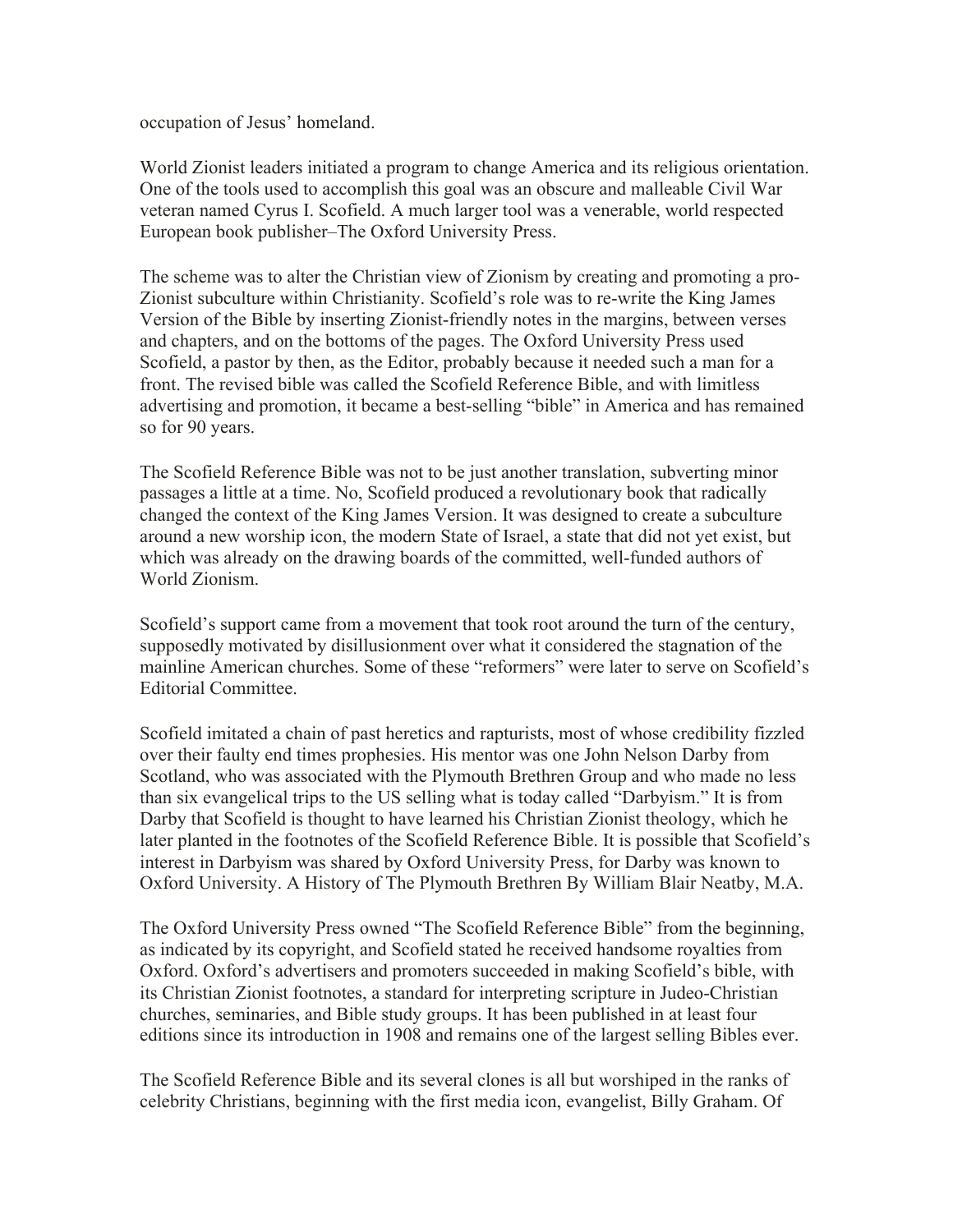particular importance to the Zionist penetration of American Christian churches has been the fast growth of national bible study organizations, such as Bible Study Fellowship and Precept Ministries. These draw millions of students from not only evangelical fundamentalist churches, but also from Catholic and mainline Protestant churches and non-church contacts. These invariably teach forms of "dispensationalism," which draw their theory, to various degrees, from the notes in the Oxford Bible.

Among more traditional churches that encourage, and in some cases recommend, the use of the Scofield Reference Bible is the huge Southern Baptist Convention of America, whose capture is World Zionism's crowning achievement. Our report on Southern Baptist Zionism, entitled "The Cause of the Conflict: Fixing Blame.

Scofield, whose work is largely believed to be the product of Darby and others, wisely chose not to change the text of the King James Edition. Instead, he added hundreds of easy-to-read footnotes at the bottom of about half of the pages, and as the Old English grammar of the KJE becomes increasingly difficult for progressive generations of readers, students become increasingly dependent on the modern language footnotes.

Scofield's notes weave parts of the Old and New Testaments together as though all were written at the same time by the same people. This is a favorite device of modern dispensationalists who essentially weigh all scripture against the unspoken and preposterous theory that the older it is, the more authoritative. In many cases the Oxford references prove to be puzzling rabbit trails leading nowhere, simply diversions. Scofield's borrowed ideas were later popularized under the labels and definitions that have evolved into common usage today–"pre-millennialism," "dispensationalism," "Judeo-Christianity," and most recently the highly political movement openly called "Christian Zionism."

Thanks to the work of a few dedicated researchers, much of the questionable personal history of Cyrus I. Scofield is available. It reveals he was not a Bible scholar as one might expect, but a political animal with the charm and talent for self-promotion of a Bill Clinton. Scofield's background reveals a criminal history, a deserted wife, a wrecked family, and a penchant for self-serving lies. He was exactly the sort of man the World Zionists might hire to bend Christian thought–a controllable man and one capable of carrying the secret to his grave. (See The Incredible Scofield and His Book by Joseph M. Canfield).

Other researchers have examined Scofield's eschatology and exposed his original work as apostate and heretic to traditional Christian views. Among these is a massive work by Stephen Sizer entitled Christian Zionism, Its History, Theology and Politics, Christ Church Vicarage, Virginia Water, GU25 4LD, England

We Hold These Truths is grateful to these dedicated researchers. Our own examination of the Oxford Bible has gone in another direction, focusing not on what Scofield wrote, but on some of the many additions and deletions The Oxford University Press has continued to make to the Scofield Reference Bible since his death in 1921. These alterations have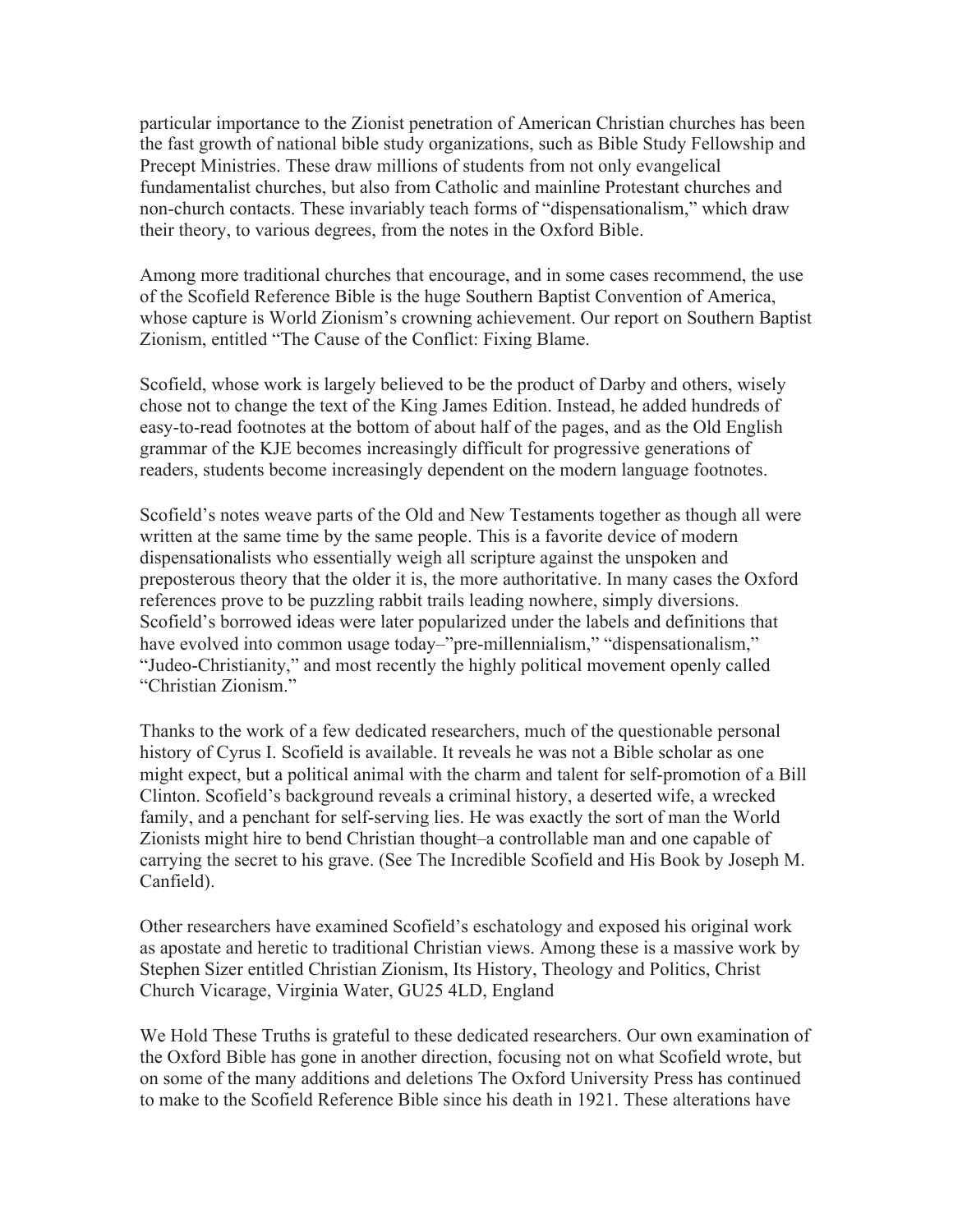further radicalized the Scofield Bible into a manual for the Christian worship of the State of Israel beyond what Schofield would have dreamed of. This un-Christian anti-Arab theology has permitted the theft of Palestine and 54 years of death and destruction against the Palestinians, with hardly a complaint from the Judeo-Christian mass media evangelists or most other American church leaders. We thank God for the exceptions.

It is no exaggeration to say that the 1967 Oxford 4th Edition deifies–makes a God of–the State of Israel, a state that did not even exist when Scofield wrote the original footnotes in 1908. This writer believes that, had it not been for misguided anti-Arab race hatred promoted by Christian Zionist leaders in America, neither the Gulf War nor the Israeli war against the Palestinians would have occurred, and a million or more people who have perished would be alive today.

What proof does WHTT have to incriminate World Zionism in a scheme to control Christianity? For proof we offer the words themselves that were planted in the 1967 Edition, 20 years after the State of Israel was created in 1947, and 46 years after Scofield's death. The words tell us that those who control the Oxford Press recreated a bible to misguide Christians and sell flaming Zionism in the churches of America.

There is little reason to believe that Scofield knew or cared much about the Zionist movement, but at some point, he became involved in a close and secret relationship with Samuel Untermeyer, a New York lawyer whose firm still exists today and one of the wealthiest and most powerful World Zionists in America. Untermeyer controlled the unbreakable thread that connected him with Scofield. They shared a password and a common watering hole–and it appears that Untermeyer may have been the one who provided the money that Scofield himself lacked. Scofield's success as an international bible editor without portfolio and his lavish living in Europe could only have been accomplished with financial aid and international influence.

This connection might have remained hidden, were it not for the work of Joseph M. Canfield, the author and researcher who discovered clues to the thread in Scofield family papers. But even had the threads connecting Scofield to Untermeyer and Zionism never been exposed, it would still be obvious that that connection was there. It is significant that Oxford, not Scofield, owned the book, and that after Scofield's death, Oxford accelerated changes to it. Since the death of its original author and namesake, The Scofield Reference Bible has gone through several editions. Massive pro-Zionist notes were added to the 1967 edition, and some of Scofield's most significant notes from the original editions were removed where they apparently failed to further Zionist aims fast enough. Yet this edition retains the title, "The New Scofield Reference Bible, Holy Bible, Editor C.I. Scofield." It's anti-Arab, Christian subculture theology has made an enormous contribution to war, turning Christians into participants in genocide against Arabs in the latter half of the 20th century.

The most convincing evidence of the unseen Zionist hand that wrote the Scofield notes to the venerable King James Bible is the content of the notes themselves, for only Zionists could have written them. These notes are the subject of this paper.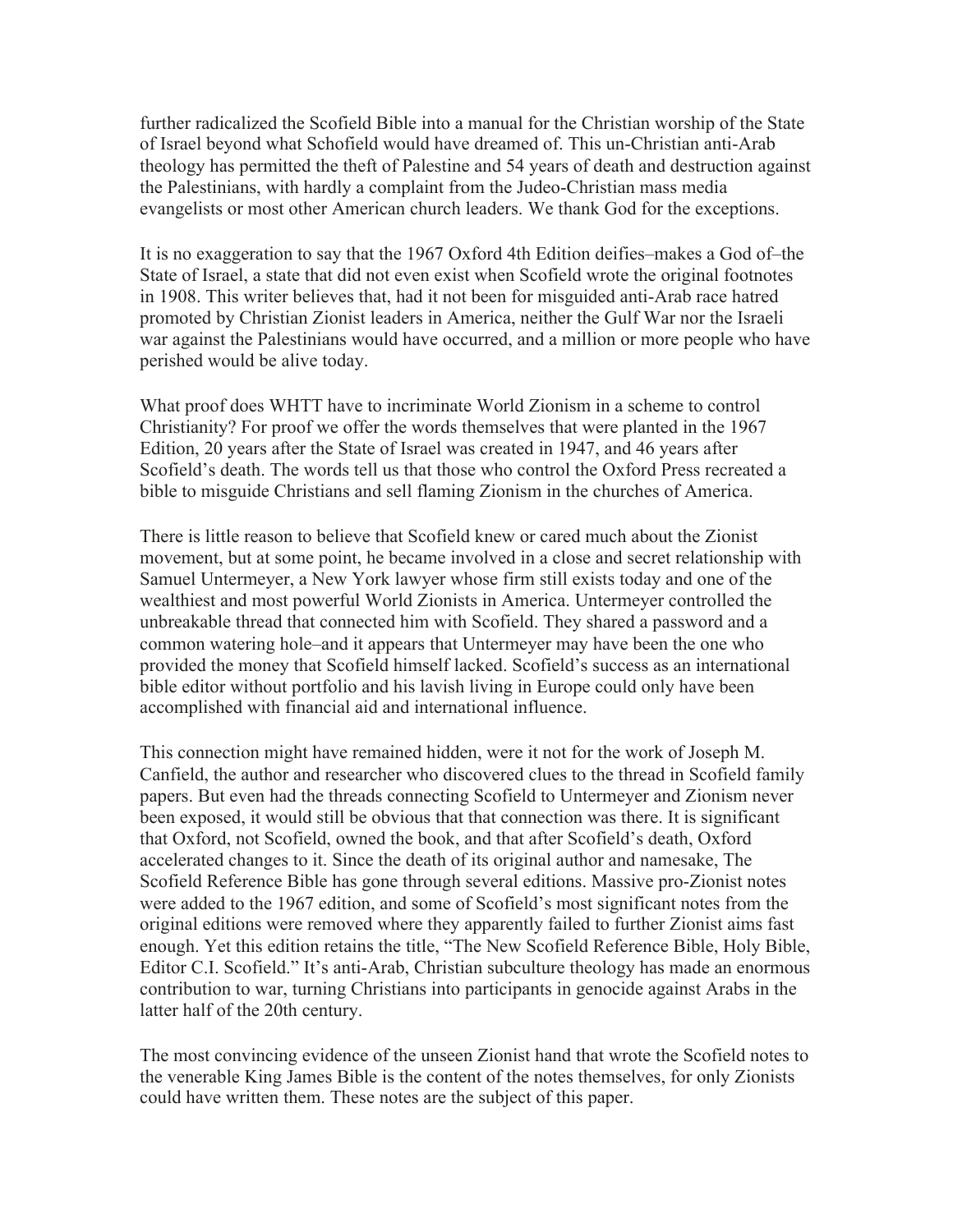Oxford edited the former 1945 Edition of SRB in 1967, at the time of the Six Day War when Israel occupied Palestine. The new footnotes to the King James Bible presumptuously granted the rights to the Palestinians' land to the State of Israel and specifically denied the Arab Palestinians any such rights at all. One of the most brazen and outrageous of these NEWLY INSERTED footnotes states:

"FOR A NATION TO COMMIT THE SIN OF ANTI-SEMITISM BRINGS INEVITABLE JUDGMENT." (page 19-20, footnote (3) to Genesis 12:3.) (our emphasis added)

This statement sounds like something from Ariel Sharon, or the Chief Rabbi in Tel Aviv, or Theodore Herzl, the founder of Modern Zionism. But these exact words are found between the covers of the 1967 Edition of the Oxford Bible that is followed by millions of American churchgoers and students and is used by their leaders as a source for their preaching and teaching.

There is no word for "anti-Semitism" in the New Testament, nor is it found among the Ten Commandments. "Sin," this writer was taught, is a personal concept. It is something done by individuals in conflict with God's words, not by "nations." Even Sodom did not sin–its people did. The word "judgment" in the Bible always refers to God's action. In the Christian New Testament, Jesus promises both judgment and salvation for believing individuals, not for "nations."

There was also no "State of Israel" when Scofield wrote his original notes in his concocted Scofield Reference Bible in 1908. All references to Israel as a state were added AFTER 1947, when Israel was granted statehood by edict of the United Nations. The Oxford University Press simply rewrote its version of the Christian Bible in 1967 to make antipathy toward the "State of Israel" a "sin." Israel is made a god to be worshiped, not merely a "state." David Ben-Gurion could not have written it better. Perhaps he did write it!

The Oxford 1967 Edition continues on page 19:

"(2) GOD MADE AN UNCONDITIONAL PROMISE OF BLESSINGS THROUGH ABRAM'S SEED (a) TO THE NATION OF ISRAEL TO INHERIT A SPECIFIC TERRITORY FOREVER"

"(3) THERE IS A PROMISE OF BLESSING UPON THOSE INDIVIDUALS AND NATIONS WHO BLESS ABRAM'S DESCENDANTS, AND A CURSE LAID UPON THOSE WHO PERSECUTE THE JEWS." (Page 19, 1967 Edition Genesis 12:1-3)

This bequeath is joined to an Oxford prophesy that never occurs in the Bible itself:

"IT HAS INVARIABLY FARED ILL WITH THE PEOPLE WHO HAVE PERSECUTED THE JEW, WELL WITH THOSE WHO HAVE PROTECTED HIM." and "THE FUTURE WILL STILL MORE REMARKABLY PROVE THIS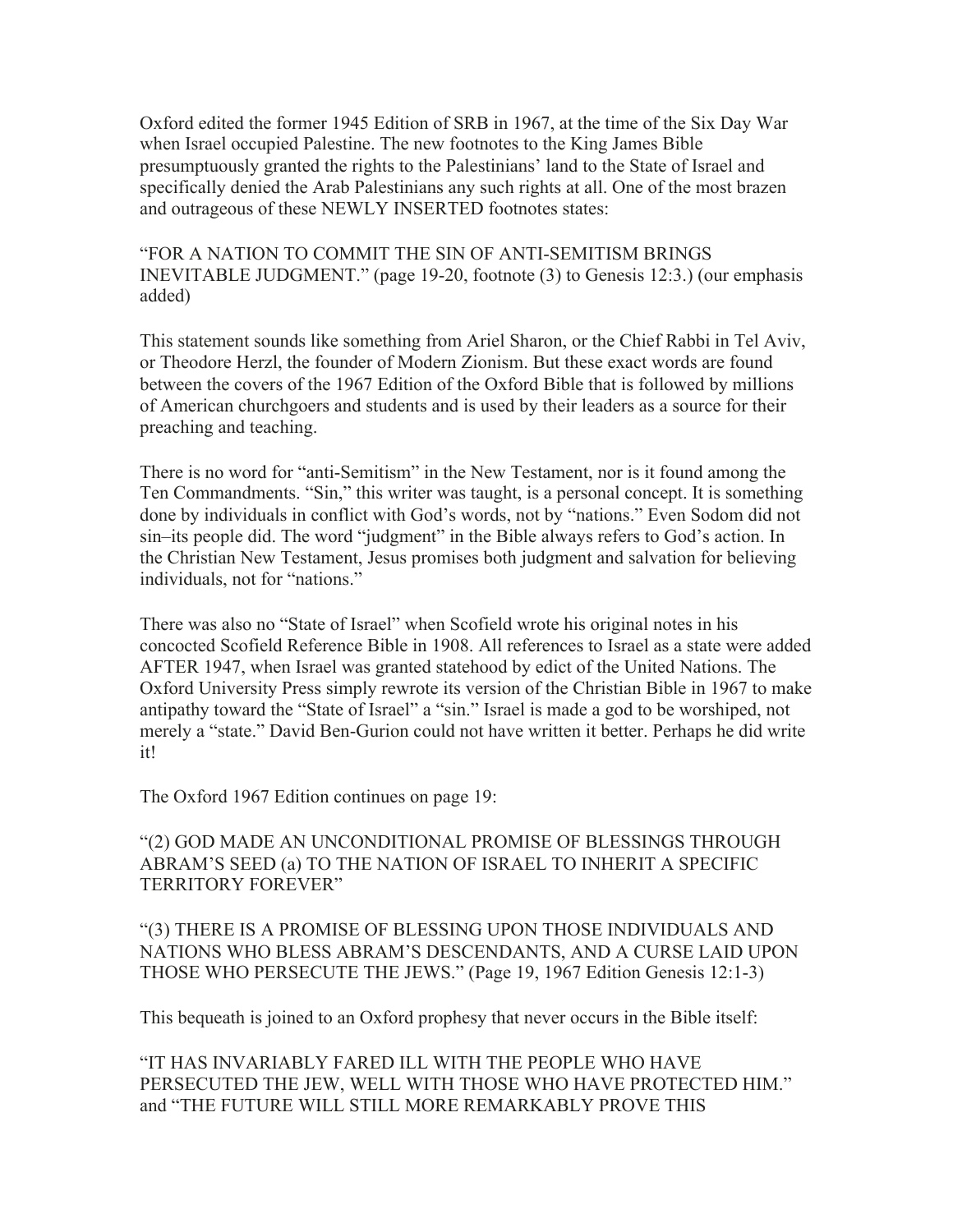PRINCIPLE"(footnote (3) bottom of page19-20Genesis 12:3)

None of these notes appeared in the original Scofield Reference Bible or in the 1917 or 1945 editions. The state of Israel DID NOT EXIST in 1945, and according to the best dictionaries of the time, the word "Israel" only referred to a particular man and an ancient tribe, which is consistent with the Bible text. See "Israel," Webster's New International Dictionary 2nd (1950) Edition.

All of this language, including the prophecy about the future being really bad for those who "persecute the Jews," reflects and furthers the goals of the Anti-Defamation League, which has a stated goal of creating an environment where opposing the State of Israel is considered "anti-Semitism," and "anti-Semitism" is a "hate crime" punishable by law. This dream has become a reality in the Christian Zionist churches of America. Only someone with these goals could have written this footnote.

The State of Israel's legal claims to Arab lands are based on the United Nations Partitioning Agreement of 1947, which gave the Jews only a fraction of the land they have since occupied by force. But when this author went to Israel and asked various Israelis where they got the right to occupy Palestine, each invariably said words to the effect that "God gave it to us." This interpretation of Hebrew scripture stems from the book of Genesis and is called the "Abrahamic Covenant". It is repeated several times and begins with God's promise to a man called Abraham who was eventually to become the grandfather of a man called "Israel:"

"[2] AND I WILL MAKE OF THEE A GREAT NATION, AND I WILL BLESS THEE, AND MAKE THY NAME GREAT; AND THOU SHALL BE A BLESSING:"

"[3] AND I WILL BLESS THEM THAT BLESS THEE, AND CURSE HIM THAT CURSETH THEE: AND IN THEE SHALL ALL FAMILIES OF THE EARTH BE BLESSED." Genesis 12:3, King James Edition.

It is upon this promise to a single person that modern Israeli Zionists base their claims to what amounts to the entire Mid-East. Its logic is roughly the equivalent of someone claiming to be the heir to the John Paul Getty estate because the great man had once sent a letter to someone's cousin seven times removed containing the salutation "wishing you my very best." In "Sherry's War," We Hold These Truths provides a common sense discussion of the Abrahamic Covenant and how millions of Christians are taught to misunderstand it.

It is tempting to engage in academic arguments to show readers the lack of logic in Scofield's theology, which has led followers of Christ so far astray. It seems all too easy to refute the various Bible references given in support of Scofield's strange writings. But we will resist the temptation to do this, because others have already done it quite well, and more importantly because it leads us off our course.

It is also inviting to dig into Scofield's sordid past as Canfield has done, revealing him to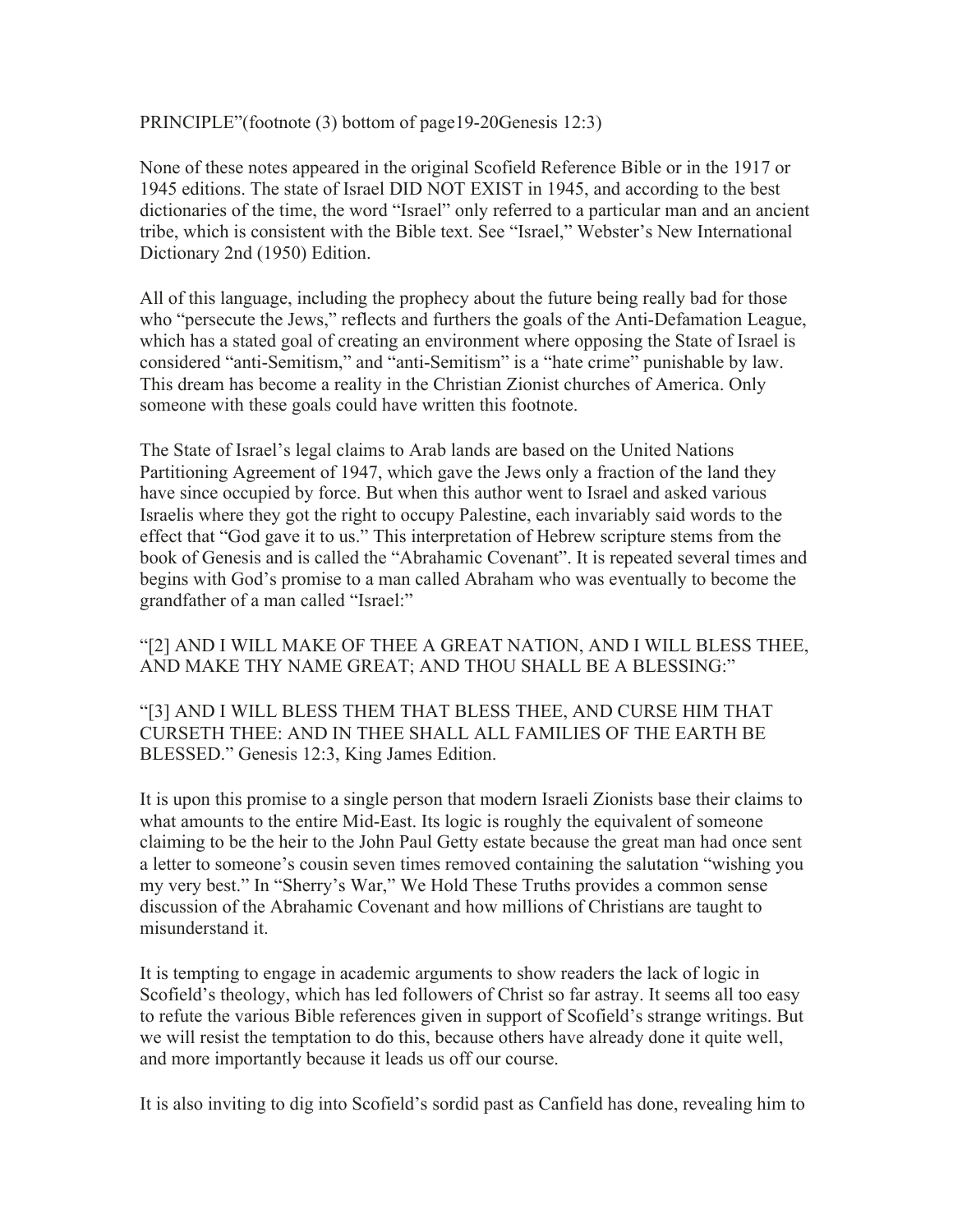be a convicted felon and probable pathological liar, but we leave that to others, because our interest is not in Scofield's life, but in saving the lives of millions of innocent people who are threatened by the continuing Zionist push for perpetual war.

Instead, we will examine the words on their face. The words in these 1967 footnotes are Zionist propaganda that has been tacked onto the text of a Christian Bible. Most of them make no sense, except to support the Zionist State of Israel in its war against the Palestinians and any other wars it may enter into. In this purpose, Zionism has completely succeeded. American Judeo-Christians, more recently labeled "Christian Zionists," have remained mute during wars upon Israel's enemies in Palestine, Iraq, Afghanistan, Bosnia and elsewhere. It is past time to stop the spilling of more blood, some of it Christian blood.

Now, for evidence of the intent of the Zionist deception of Christians, let us examine some Scofield's notes THAT HAVE BEEN ALTERED OR REMOVED by Oxford after his death. In 1908 Scofield wrote in 1908:

"THE CONTRAST, 'I KNOW THAT YE ARE ABRAHAM'S SEED' – 'IF YE WERE ABRAHAM'S CHILDREN' IS THAT BETWEEN THE NATURAL AND THE SPIRITUAL POSTERITY OF ABRAHAM. THE ISRAELITISH PEOPLE AND ISHMAELITISH PEOPLE ARE THE FORMER; ALL WHO ARE 'OF THE PRECIOUS FAITH WITH ABRAHAM,' WHETHER JEWS OR GENTILES, ARE THE LATTER (ROM 9, 6-8; GAL, 4-14. SEE 'ABRAHAMIC COVENANT' GEN 15, 18, NOTE)." ( Scofield's 1945 page 1127, note to John 8:39)

Compare that with the Oxford note substituted in the 1967 Edition:

"8:37 ALL JEWS ARE NATURAL DESCENDANTS OF ABRAHAM, BUT ARE NOT NECESSARILY HIS SPIRITUAL POSTERITY, CP Rom 9-6-8, Gal 3: 6-14″ (Note (1) P1136, Oxford 1967 Edition, note to Jn 8:37.)

How, pray tell, can "all Jews" be "natural descendants of Abraham," a Chaldean who lived some 3000 years ago? Persons of all races are Jews and new Jews are being converted every day from every race. One might as well say all Lutherans are the natural descendants of Martin Luther; or that all Baptists come from the loins of John the Baptist. This note could only have been written by an Israeli patriot, for no one else would have a vested interest in promoting this genetic nonsense. Shame on those who accept this racism; it is apostate Christianity.

The original Scofield note was far out of line with traditional Christianity in 1908 and should have been treated as heresy then. Yet Scofield had failed to go far enough for the Zionists. Scofield clearly recognized what the book of Genesis states, that the sons of Ishmael are co-heirs to Abraham's ancient promise. Did not Scofield say "the Israelitish people and Ishmaelitish people are…the natural posterity of Abraham"? The Oxford Press simply waited for Scofield to die and changed it as they wished.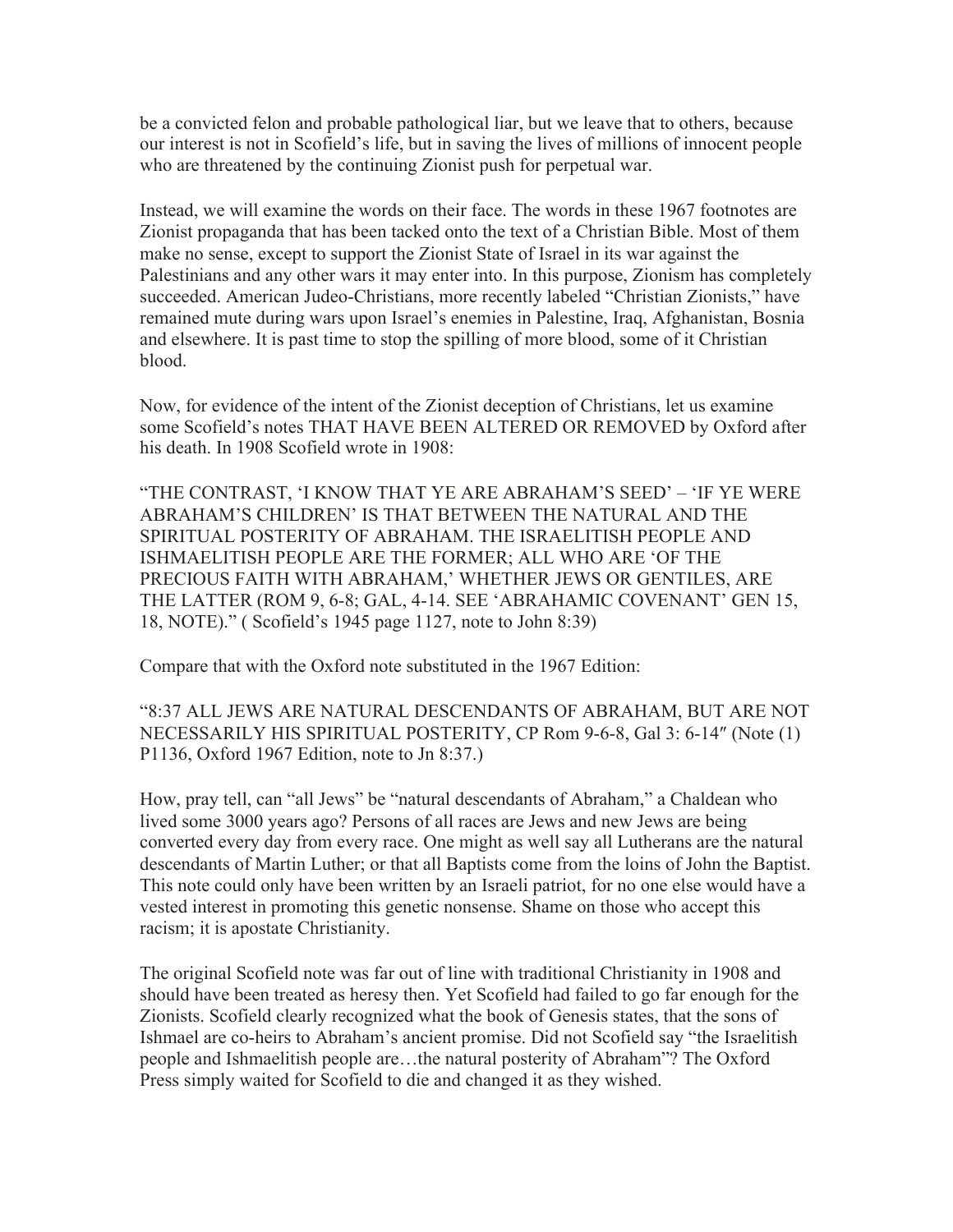And what is it that Scofield said that did not satisfy the Zionists who rewrote the Oxford 1967 Edition?

The answer is an easy one. Most Arab and Islamic scholars consider Arabs in general and the Prophet Mohamed in particular to be direct descendants of Ishmael, Abraham's first son and older half-brother of Isaac, whose son Jacob was later to become known as "Israel." Many Arabs believe that through Ishmael they are co-heirs to Abraham's promise, and they correctly believe that present-day Israelis have no Biblical right to steal their land. Jewish Talmudic folklore also speaks of Ishmael, so the Zionists apparently felt they had to alter how Christians viewed the two half brothers in order to prevent Christians from siding with the Arabs over the land theft.

The Zionists solved this dilemma by inserting a senseless footnote in the 1967 (Oxford) Scofield Reference Bible which, in effect, substitutes the word "Jews" for the words "The Israelitish people and Ishmaelitish people," as Scofield originally wrote it. The Israelitish and Ishmaelitish people lived 3000 years ago, but the Zionists want to claim the Arabs' part of the presumed birthright right now! Read it again; "all Jews are natural descendants of Abraham, but are not necessarily his spiritual posterity."

And there is more of such boondogglery in the Oxford bible. On the same page 1137 we find yet another brand new Zionist-friendly note referring to the New Testament book of John  $8.37$ .

"(2) 8:44 THAT THIS SATANIC FATHERHOOD CANNOT BE LIMITED TO THE PHARISEES IS MADE CLEAR IN 1Jn3:8-10″ (note SRB 1967 Edition, P1137 to John 8:44)

Let us look at the verse Oxford is trying to soften, wherein Jesus is speaking directly to the Pharisees, who were the Jewish leaders of his day, and to no one else:

"YE ARE OF YOUR FATHER THE DEVIL, AND THE LUST OF YOUR FATHER YE WILL DO. HE WAS A MURDERER FROM THE BEGINNING, AND ABODE NOT IN THE TRUTH, BECAUSE THERE IS NO TRUTH IN HIM. WHEN HE SPEAKEST A LIE, HE SPEAKEST OF HIS OWN; FOR HE IS A LIAR, AND THE FATHER OF IT." John 8:44 King James Ed.)

Those are plain words. No wonder the Zionists wanted to dilute what Jesus said. Not only did Oxford add a new footnote in 1967, but they inserted no less than four reference cues into the King James sacred text, directing readers to their specious, apostate footnotes. It seems the Zionists cannot deny what Jesus said about Pharisees, but they do not want to bear the burden of being "sons of Satan" all by themselves. Now here's the text of the verse to which Oxford refers in order to try to solve this problem:

"HE THAT COMMITETH SIN IS OF THE DEVIL; FOR THE DEVIL SINNETH FROM THE BEGINNING. FOR THIS PURPOSE THE SON OF GOD WAS MANIFESTED, THAT HE MIGHT DESTROY THE WORK OF THE DEVIL."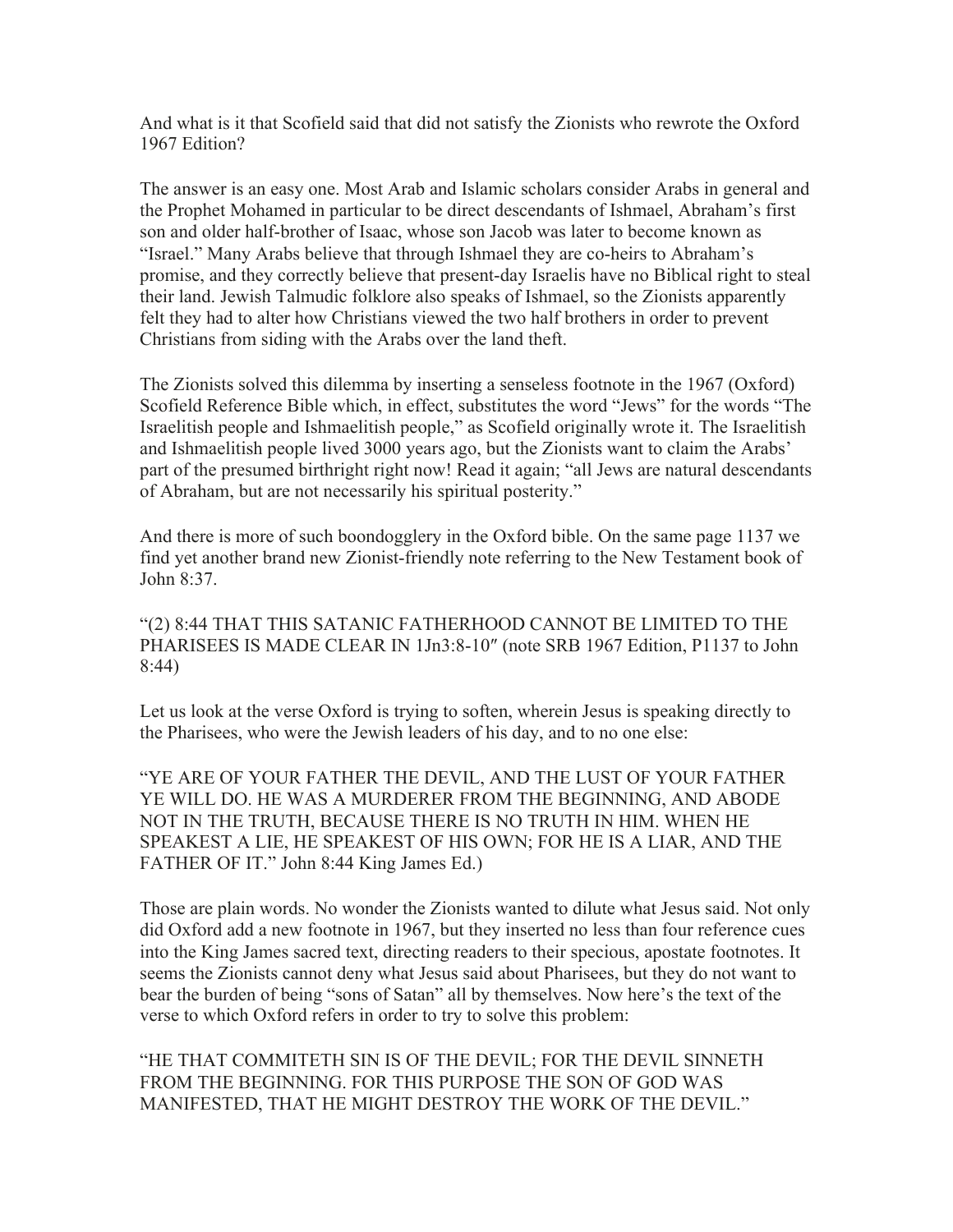## (1Jn3:8.King James Edition)

Fine, but this verse, spoken by Jesus to His followers in a speech about avoiding sin, in no way supports Oxford's argument that Jesus was not talking directly to and about the Pharisee leaders when he called them "Sons of Satan" in John 8:44. It is a different book written at a different time to a different audience. This is typical Christian Zionist diversion.

To find out to whom Jesus is speaking you must read the rest of John 8, not something from another book. Furthermore, John 8:44 is only one of some 77 verses where Jesus confronted the Pharisees by name and in many cases addressed them as "satanic" and as "vipers." Oxford simply ignores most of these denunciations by Jesus, adding no notes at all, and the Christian Zionists go along without question.

These are a few examples of Zionist perversions of scripture that have shaped the doctrine of America's most politically powerful religious subculture, the "Christian Zionists" as Ariel Sharon calls them, or the dispensationalists, as intellectual followers call themselves, or the Judeo-Christians as our politically-correct politicians describe themselves. Today's Mid-East wars are not caused by the predisposition of the peoples, who are no more warlike than any human tribes. Without the pandering to Jewish and Zionist interests that is carried out by this subculture–the most vocal being the celebrity Christian evangelists–there would be no such wars, for there is not enough support for war outside of organized Zionist Christianity.

Reverend Stephen Sizer of Christ Church,Christ Church Vicarage, Virginia Water, GU25 4LD, England is perhaps the most dedicated new scholar writing about the Scofield Bible craze, popularly known as Christian Zionism. He has quipped, "Judging Christianity by looking at the American Evangelists is kind of like judging the British by watching Benny Hill."

Reverend Sizer's remark brings to mind another Benny; his name is Benny Hinn, not a British comic, but an American evangelist spouting inflammatory hate-filled words aimed at Muslims everywhere. Hinn was speaking to the applause of an aroused crowd of thousands in the American Airline Center in Dallas when he shocked two Ft. Worth Star Telegram religious reporters covering the July 3d event by announcing, "We are on God's side," speaking of Palestine. He shouted, "This is not a war between Jews and Arabs.. It is a war between God and the Devil." Lest there be any doubt about it, Hinn was talking about a blood war in which the Israelis are "God" and the Palestinians are "the Devil."

Benny Hinn is one of hundreds of acknowledged Christian Zionists who have no problem spouting outright race hatred and who join in unconditional support for Israel without regard for which or how many of Israel's enemies are killed or crippled. His boldness stems from his knowledge that the vast majority of professing Christians from whom he seeks his lavish support-the Judeo-Christians, or Christian Zionists–do not shrink at his words, because they have been conditioned to accept them, just as Roman citizens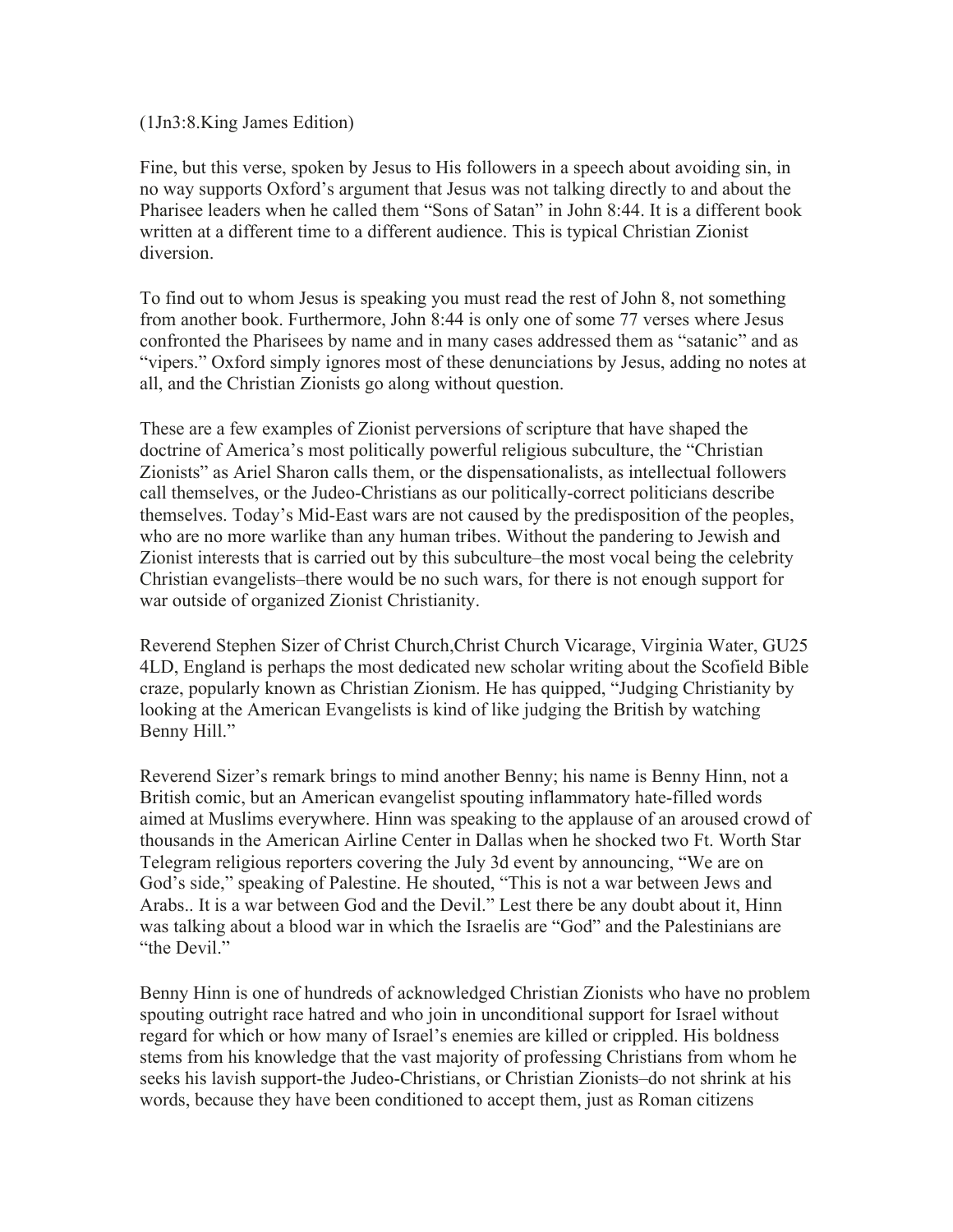learned to accept Christian persecution, even burning alive, under Nero. Several evangelists in attendance affirmed their agreement with Hinn – "the line between Christians and Muslims is the difference between good and evil."

An amazing number of professing Christians are in agreement with the fanatical likes of Hinn, including Gary Bauer, Ralph Reed, James Dobson and hundreds more. Yet Hinn's profit-seeking fanaticism is not as shocking as that of men like Richard Land of the Southern Baptist Convention who occupy the highest positions in the area of conservative religious thought. Land may have stopped short of branding all Muslims as devils, but he attacked their leader and Prophet and stated that, according to Baptist Bible interpretation, the Palestinian people have no legal rights to property in Palestine. See our discussion of Southern Baptists entitled "The Cause of the Conflict: Fixing Blame."

The more politically conservative and libertarian the speaker expressing hatred for Islam, the more shocking the statement sounds. One example is Samuel Blumenfeld, a veteran textbook author and advocate of home education. His attack on Islam in a story entitled "Religion and Satanism" in the April 2002 conservative, Calvinist Chalcedon Report leaves little room for civil liberties and freedom of thought. He writes, "Islam is a religion ruled by Satan," and asks, "Can anyone under the influence of Satan be trusted?" Blumenfeld shows poor judgment and a lack of morality when he allows phrases such as "willing agents of Satan," "another manifestation of Satanism" and "the willingness of Muslims to believe blatant lies," to spill from his pen.

How can anyone interpret these words by Land, Hinn, Blumenfeld, and yes, our own President, as anything less than race hatred? Who would make such generalized and transparently false statements against any other minority except Muslims?

About 100 million American Christians need to recover their true faith in Christ Jesus, who never denounced any individual on account of his group. Jesus even tried to save the Pharisees, and only denounced them when they showed themselves to be deceivers. There is not a word in the New Testament that urges any follower of Jesus to murder one child in Iraq or condemn Palestine to death. Race hatred is a Zionist, not a Christian, strategy.

Christian Zionism may be the most bloodthirsty apostasy in the entire history of Christianity or any other religion. Shame on its leaders: they have already brought the blood of untold numbers of innocent people down upon the spires and prayer benches of America's churches.

Share this article with pastors and church leaders, especially lay leaders. We ask every Muslim and Jew who reads it to do the same. You might wish to suspend giving money to any organizations that preach Zionist race hatred in any form, especially under the cover Jesus Christ. And lastly, We Hold These Truths invites your informed comments and questions.

Listen to: Kulture Klash II, How Oxford University Press and CI Scofield stole the